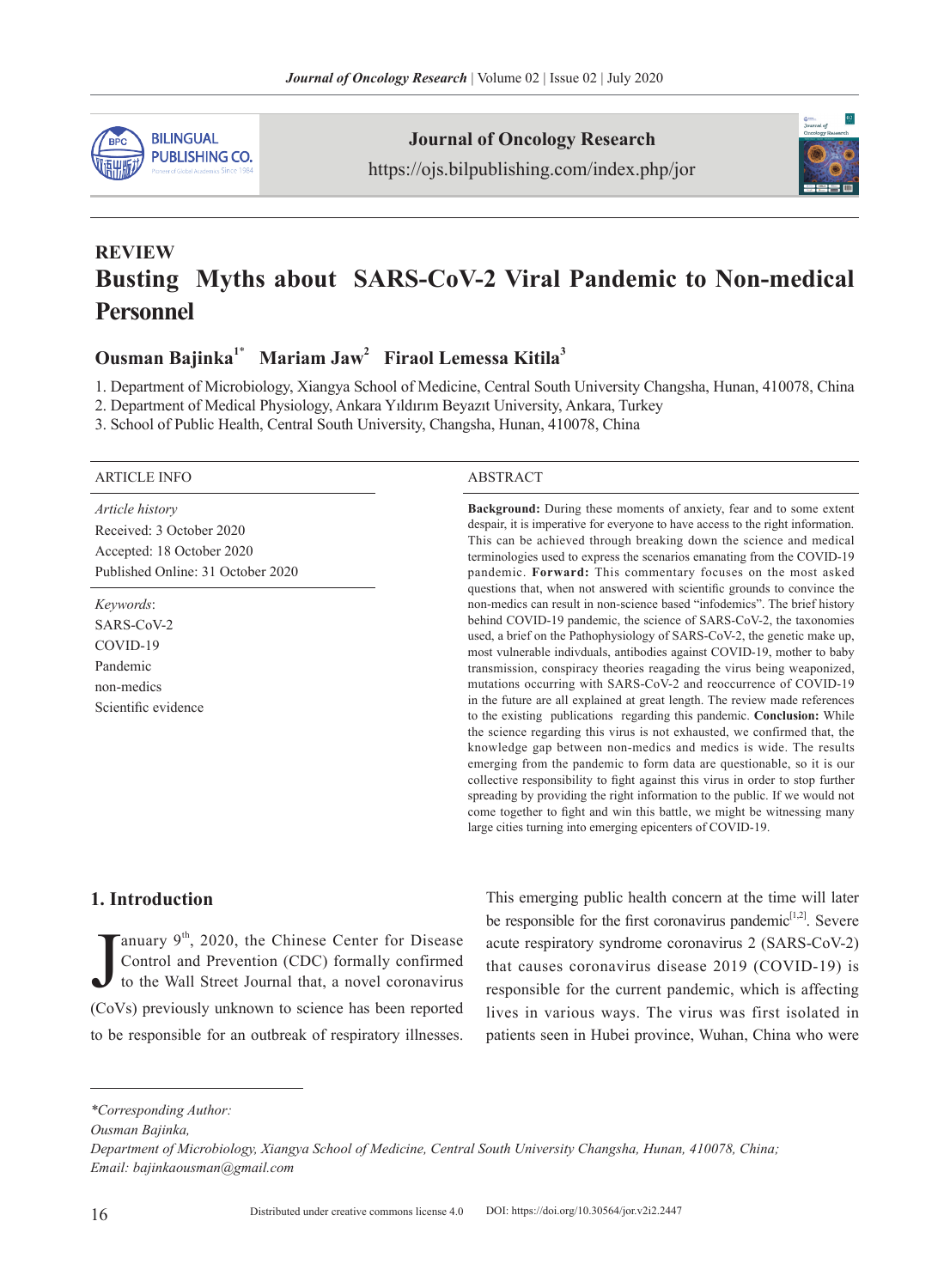found to have pneumonia. The cluster of pneumonia cases were seen in patients who were suspected to have links to a seafood market. This lead to the closure and decontamination by the Chinese officials<sup>[3]</sup>. The World Health Organization (WHO) officially declared COVID-19 epidemic as a public health emergency of international concern (PHEIC) on Janury  $30<sup>th</sup>$  and passengers with travel links to Wuhan are being subjected to screening<sup>[4]</sup>. A group of Chinese scientists on the  $7<sup>th</sup>$ of January 2020, rapidly isolated the SARS-CoV-2 a β-coronavirus from a patient within a short time frame and subsequently genome sequencing was done for the global scientific community to join the science behind the new enemy of humanity<sup>[5]</sup>.

This devastating pandemic has called for an urgent and highly professional containment measures to limit physical, mental and socio-economic problems. The expertise ranges from emergency response which includes, case detection, quarantine and isolation to the need for a more extensive evaluation of diagnostic capacities and preparedness, in anticipation of any disease epidemic<sup>[6,7]</sup>. Despite the previous outbreaks and the fatal outcomes associated with, evidence gathered from the media has it that, people around the world are seemingly not taking this pandemic gravely. More than 1 million of people lost their lives to this enemy already and more lives are claimed daily due to complications caused by the disease. Economies and different sectors, which are essential for basic living are also impacted hugely. Therefore, it is crucial to break the medical information to non-medical personnel. This will enhance adequate measures to prevent further damages to lives. Suffice it to say that, the need to shed more light on the fundamentals of this disease and to dispel the many conspiracy theories associated with the pandemic to the non-medical personnel will go a long way in saving many precious lives and also have a minor impact on the socio-econimic activities of the world.

#### **2. History of SARS-CoV-2 Pandemic**

On the  $12<sup>th</sup>$  December 2019, initial cases of COVID-19 were discovered in Wuhan, a province in China. However, the origins of the pandemic of the unknown acute respiratory tract infection has no scientific proof as speculations related it to the seafood market in Wuhan. Despite the studies whose conclusions stood as the potential reservoir of SARS-CoV-2, until today there is no scientific evidence that, the virus is contracted from the seafood market  $[8]$ . In addition, based on the virus's genome sequencing that gave 96.2% overall genome sequence similarity between this novel virus and Bat CoV RaTG13, thus making it fit to share same possible

ancestors. It is important to note that, bats are not found in this seafood market in Wuhan. Furthermore, protein sequence alignment and phylogenetic analysis proved possible alternative intermediate hosts, such as pangolins, snakes and turtles. This is based on the similarities of receptors that are observed in many of these species [9].

#### **3. Novel SARS-CoV-2 Virus**

To many, the SARS-CoV-2 causing COVID-19 is totally a new virus. However, this is just the newest form emerging from the coronavirus (CoVs) family and the first coronavirus to be responsible for a global pandemic. There are two other CoVs that emerged as novel coronavirus, causing epidemics and claimed lives previously. SARS-CoV, which emerged in china killed 916 out of 8422 confirmed cases (10.87%) and spread across 32 countries. MERS-CoV infected 2496 and claimed 868 (34.77%) lives while crossing boundaries of 27 different countries. Prior to these two super-spreading viruses, coronaviruses were studied as having a low potential for community transmission. The big family of CoVs are divided into four genera alpha, beta, gamma and delta (α−/β−/γ−/ δ-CoV). The first two infect mammals including humans and the last two are found to infect birds. Prior to this novel β-SARS-CoV-2, six CoVs have been identified and apart from the β-CoVs, SARS-CoV and MERS-CoV that caused potentially fatal respiratory tract infections, low pathogenicity induced CoVs strains that caused mild symptoms, very similar to common cold were identified. If interest will rise on studying coranviruses, these are α-CoVs HCoV-229E and HCoV-NL63, and β-CoVs HCoV-HKU1 and HCoV-OC43<sup>[10]</sup>.

The newest member of the family, that is devastating the world, started at the end of 2019 through 2020 and now has gained a pandemic status. This is affecting daily activities of living and causing socio-economic crises while claiming lives of many is called severe acute respiratory syndrome virus 2 or SARS-CoV-2 and it was first discovered in a city called Wuhan in central China. The outbreak occurred exactly when the world's largest migration (Chinese lunar new year spring festival) was happening. Meaning extreme high air and train traffics came along with the virus  $[11]$ . That is the reason behind its rapid spread across the globe and despite low fatality compared to diseases caused by both SARS-CoV and MERS-CoV. As of April  $21<sup>st</sup>$  according to worldometer, the virus had claimed the lives of 170,439 and infected 2,481,528 globally. While the recovery rate is 79% and the death rate is 21% making a case fatality rate of 0.069%. It is important to note that, these figures might not directly represent the true picture of the fatality of the virus as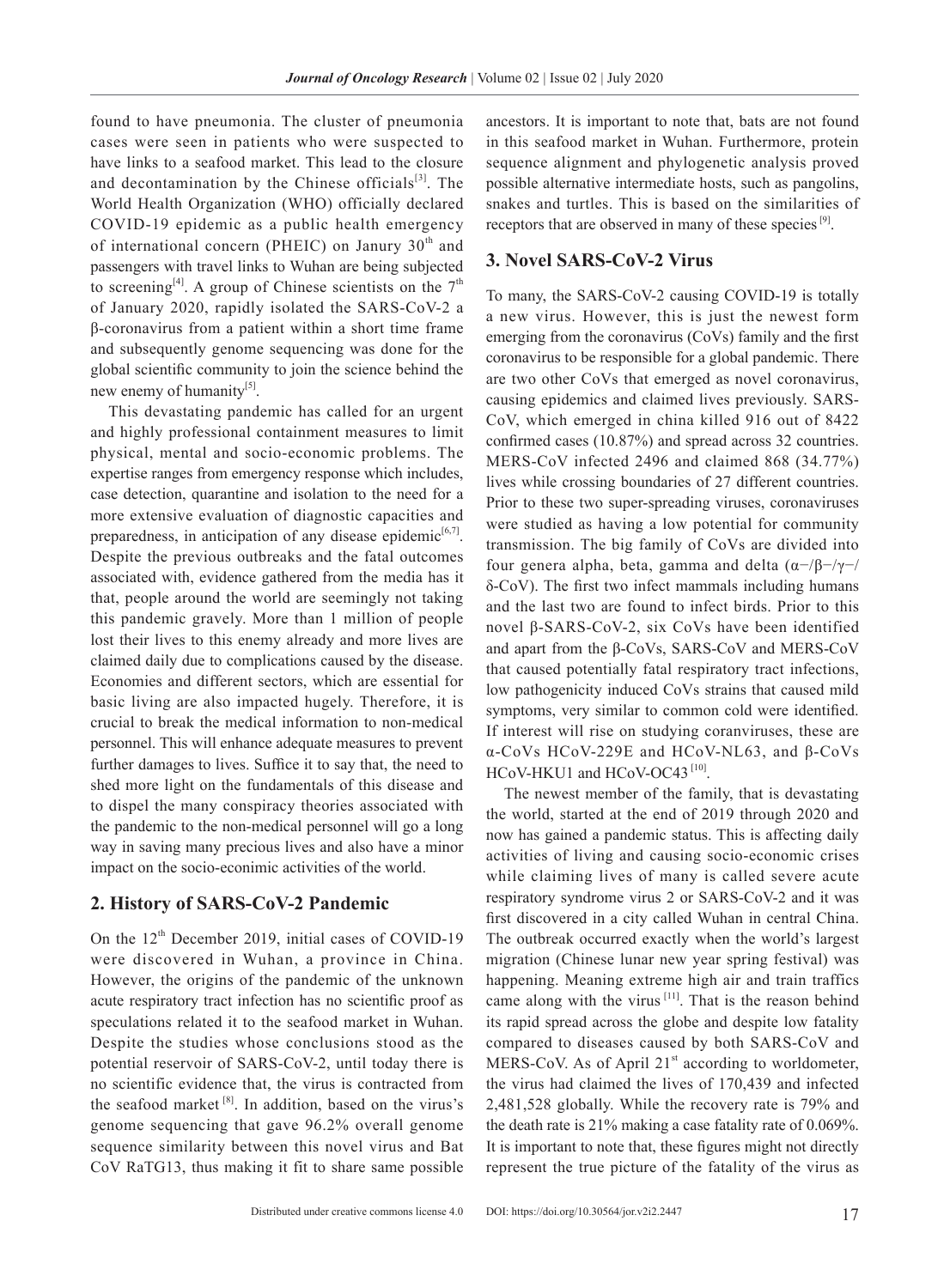the data is only based on cases that received an official diagnosis. Some of the asymptomatic cases would never present to a health care facility for diagnosis, therefore they will not be part of the statistics.

The scientific evidences have gathered that this novel coronavirus is more contagious compared to its other family members. In addition, it has diverse epidemiological and biological characteristics, which makes it possible to infect many people in a short duration of time $[11]$ . The virus is enveloped non-segmented positive-sense RNA virus (subgenus sarbecovirus, Orthocoronavirinae subfamily).

### **4. The Taxonomy of SARS-CoV-2 and COVID-19**

On the 11<sup>th</sup> February, 2020 WHO officially named the disease caused by this novel virus as coronavirus disease 2019 (COVID-19). The virus is named as Severe acute respiratory syndrome virus 2 or SARS-CoV-2 by the Coronavirus Study Group (CSG) of the International Committee on Taxonomy of Viruses (ICTV) due to its 89% nucleotide identity with bat SARS-like-CoVZXC21 and 82% with that of human SARS-CoV<sup>[11]</sup>. The word *coronam* is the Latin term for crown, due to the presence of spike glycoproteins on the envelope in the subfamily *Orthocoronavirinae* of the *Coronaviridae* family (order *Nidovirales*). According to WHO, it is important to name diseases to enable discussions on prevention, spread and transmissibility, severity and treatment. And also these names were chosen to avoid stigmatizing the virus's origin in terms of geography, populations or animal associations.

#### **5. A Brief Summary on the Pathophysiology of SARS-CoV-2**

COVID-19 infect the body by holding onto receptors and entering healthy cells. Receptors are proteins on the surface or inside of cells which is able to recognize chemical substances, viruses and drugs for example). Once inside the cell, the virus makes copies of itself and multiplies throughout the cells in the body by making new proteins leading to formation of new viruses. The novel coronavirus uses the same receptor as that of the SARS-CoV, and mainly spreads through the respiratory tract it can gain entry into the body through the eyes, nose, or mouth. It then enters the cells by using its spikey surface proteins to attach to receptors on normal cells, especially those in the airways. The angiotensin-converting enzyme 2 (ACE2) found in abundance in the human's lower respiratory tract, is known as the cell receptor for SARS- $CoV$  which causes  $SARS$ <sup>[12]</sup> and also regulates both crossspecies and human-to-human transmission<sup>[13]</sup>.

This viral entry was reported, when they isolated COVID-19 from the bronchoalveolar lavage fluid, and they confirmed that the SARS-CoV-2 uses the same cellular entery mechanism (ACE2) as SARS-CoV  $^{[14]}$ . The CoVs S protein mediates the entery of the virus into host cells <sup>[15]</sup>, then receptor-binding domain (RBD) within the S1 domain facilitate binding to host cell receptor and S2 domain facilitate the viral fusion between host cell membrane and viral membrane which is an essential part in the entery of CoVs into host cells  $[16,17]$ . Once inside, the coronavirus hijacks the healthy cells and takes over command. Eventually, they kill some of the healthy cells and new viruses will infect other healthy cells and this goes on and on since it is in control of the genetic mechanism of the cells.

As the infection reaches the lower respiratory system, including the lungs, breathing becomes difficult. This is when more serious medical problems can develop, problems like pneumonia. This makes the airways swell and the lungs fill with fluid. In the most severe cases, this fluid in the lungs can lead to acute respiratory distress syndrome, or ARDS. People with ARDS are usually already hospitalized. ARDS makes it difficult or impossible to breathe because the lungs are grossly inflamed making gas exchange with the breathing in of oxygen and expulsion of carbondioxide as a waste product difficult leading to suffocation of tissues. As fluid collects in the lungs, they carry less oxygen to the blood. That means the blood may not supply organs with enough oxygen to survive. This can cause organs like the kidneys, lungs, and liver to fail and stop working leading to multi organ failure and eventually death [16].

However, it is important to mention that not everyone who gets infected with COVID-19 will develop serious complications needing hospital admission and advanced medical attention. Asymptomatic and mild cases may need supportive treatment at home or at an isolation center.

#### **6. The Genetic Make Up of SARS-CoV-2**

This virus is an enveloped positive single-stranded RNA (ssRNA) from the coronavirus family. The open reading frame (ORF 1a/b) encodes 16 non-structure protiens (NSPs) and two-thirds of the viral RNA mianly located in the (ORF 1a/b). The rest of the viral genome encodes for essential structural protein such as spike (S) glycoprotein, matrix (M) protein, nucleocapsid (N) protein, small envelope  $(E)$  protein and several accessory proteins  $[13]$ . The virulent factor that enables SARS-CoV-2 to binds to host cells receptor angiotensin-converting enzyme (ACE2) and enter in the host cells is S glycoprotein. Receptor-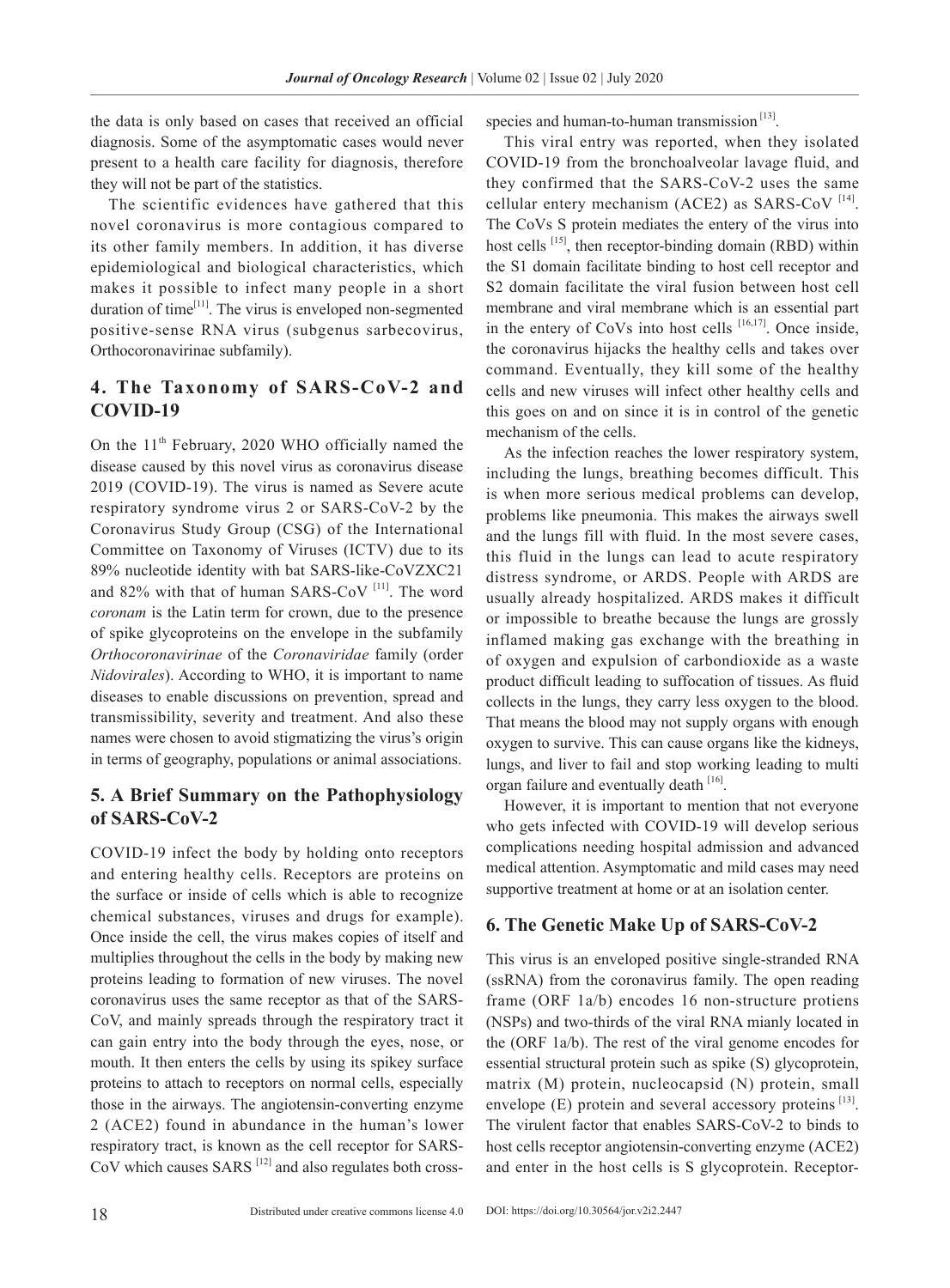binding domain (RBD); heptad repeat (HR) 1 and 2. What is yet to be clear until today, is the possible molecules facilitated membrane invagination for SARS-CoV-2 endocytosis. Like many "self and nonself" mechanisms occurring, host factors (Lower panel) influences susceptibility to infection and disease progression  $[19]$ .

#### **7. People Most Vulnerable to SARS-CoV-2**

Risk factors for severe COVID-19 includes and is not limited to advanced age, immunocompromised state, diabetes, cardiovascular disease including hypertension, chronic pulmonary disease, chronickidney disease, liver disease, cancer and severe obesity [20]. Everyone is at risk but the groups mentioned with underlying health problems are at greater risk due to weak immune systems and dysfunctions in various organ systems of the body. Smoking, to date, has been assumed to be possibly associated with adverse disease prognosis, as extensive evidence has highlighted the negative impact of tobacco use on lung health and its causal association with a plethora of respiratory diseases [21]. Previous studies have shown that smokers are twice more likely than non-smokers to contract influenza and have more severe symptoms, while smokers were also noted to have higher mortality in the previous MERSCoV outbreak [22,23]. Smoking cigarettes increases viral receptors on the respiratory surface, which might explain the increase in deaths in smokers reported by early researches on the disease.

It is noteworthy that, infants and children have not been featured prominently in COVID-19 case statistics. Despite the global pandemic of COVID-19, the clinical patterns and epidemiological findings remain unclear, especially among these groups. According to reports on COVID-19 among Chinese children in Wuhan, compared to adults, children were less likely to be infected and to have a severe illness, but they are still at risk from this pandemic. A nationwide study of 2143 COVID-19 pediatric patients conducted between January and February 2020 by the Chinese Center for Disease Control and Prevention, reported that all children of all ages were susceptible to COVID-19 without significant gender difference. Moreover, the severity of clinical manifestation among children infected with SARS-CoV-2 was generally less severe compared to adult patients and infants that were vulnerable to infection<sup>[24]</sup>.

Another analysis from China also saw that, children younger than 10 years account for only 1% of COVID-19 cases<sup>[25]</sup>, similar to the proportion for SARS-CoV and MERS-CoV epidemics  $[26,27]$ . Infants and young children are typically at high risk for admission to hospital after respiratory tract infection with viruses such as respiratory syncytial virus and influenza virus. Immaturity of the respiratory tract and immune system is thought to contribute to severe viral respiratory disease in this age group  $^{[28]}$ . Therefore, the absence of paediatric patients with COVID-19 has perplexed clinicians, epidemiologists, and scientists. Case definitions and management strategies for children are absent because of the limited number of paediatric patients with COVID-19.

Athough blood groups are not established biomarkers, based on existing studies, people with blood type A are at higher risk of infection compared to non-A blood groups while blood type O has a significant lower risk for infection and severity compared to non-O blood groups. Although the higher death rate are seen among elderly people and those with pre-existing health issues. A study conducted in Wuhan, China found that, those with type A blood group are more likely to die from COVID-19 $^{[29]}$ .

#### **8. Antibodies Against COVID-19**

Based on the available scientific data, the evidence on COVID-19 induced immunity is limited. That is to say, whether any immunity would give long-lasting protection against the virus is yet to be clear. A woman in Japan was reported to have tested positive for the second time after been given all the clear and also in China SARS-CoV-2 positive men became positive for the second time [30]. Until we see different occurrences, it means that, there is possibility for reinfections and repeated rounds until there is a vaccine or a herd immunity is developed. Herd immunity is when 50% of the population got sick and recovered while developing antibodies against the viral antigen  $[31]$ . Again since there is a knowledge gap surrounding the entire science of this virus, not everything said or speculated is uncertain. According to Ira Longini at the University of Florida, there is an evidence centered on anecdotal reinfection. But he added, that "we really don't know".

A breakthrough was seen on mouse model study conducted by the Chinese Academy of Medical Sciences in Beijing after exposing four rhesus macaques to the virus, they came up with the conclusion that, mice have antibodies to the virus in their bloodstream. And they tried to re-infect them but it fails, meaning the animals are immune. However, this might not necessary be a longterm induce imunity. For example, some people develop common cold immunity but this induced immunity are most often relatively short-lived. On the contrary to this as per humans, researchers at the London School of Hygiene & Tropical Medicine (LSHTM) reported that there is an increasing convincing evidence that, infection with SARS-CoV-2 leads to an antibody response that is protective. Although they request more evidence, their stance is on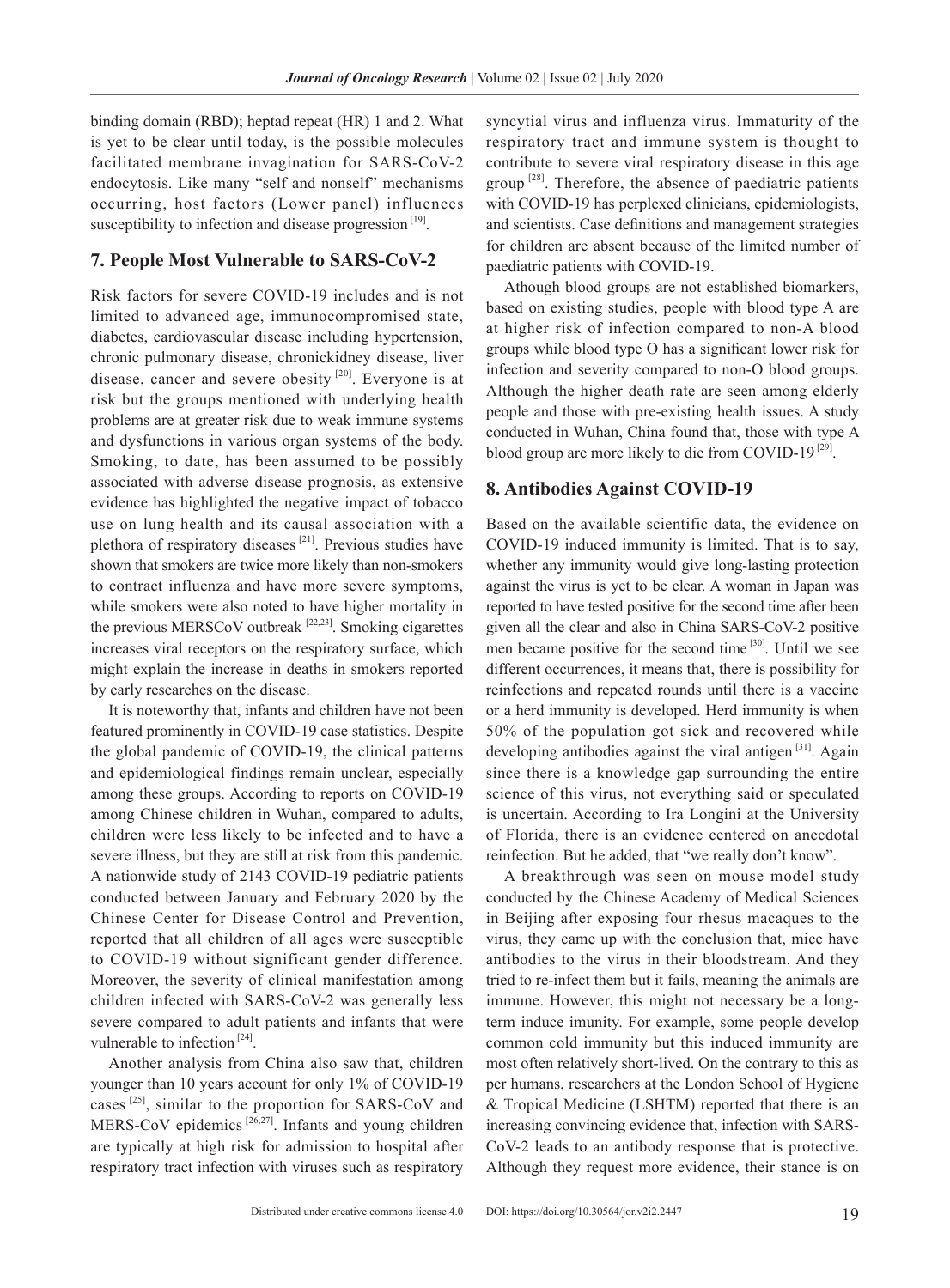antibody protection for life. That means, there will be no second experience for infection. However, everything we are learning about this virus is new and independent researchers are required in order to understand how protective the antibody response will be in the longterm. To sum of the issue of re-infecting, WHO warned against declaring recovered patients "risk free" since currently there is no evidence that people recovered from COVID-19 and have antibodies are protected from second infection.

#### **9. Mother to Baby Transmission**

According to the CDC, during pregnancy, the transmission of SARS-CoV to the fetus or the baby during delivery is still unknown. Although, no neonates born to positive mothers are seen to have COVID-19 or infected and tested positive for the virus. In such cases, which were a small number, the amniotic fluid or breastmilk was free of the virus [32]. Moreover, a very recent case report conducted by Chen Y, et al  $[33]$  described the clinical course of four liveborn infants. These infants were born to pregnant women infected with the COVID-19. Due to concerns about symptomatic maternal infection, three of the four women had a Cesarean (C) section and the for the fourth infant, his birth was through a vaginal delivery. None of the four newborns developed COVID-19 infection<sup>[33]</sup>. Another recent study conducted by Chen et al in February 2020 in China, that involved nine pregnant women infected with SARS-CoV-2 and developed pneumonia. There was no reported evidence of verticle transmission of the virus from women infected with the novel coronavirus to their infants  $[34]$ . However, a new study conducted by Zeng et al  $[35]$  suggested that, vertical transmission of the virus from infected mother with COVID-19 to the fetus is possible.

#### **10. Conspiracy on the Virus being Weaponized**

Following the rumors that the virus might escaped from a high-security biochemical lab in Wuhan, China, experts used the e genome sequences made available by the Chinese to explore the origins of and evolution of SARS-CoV-2. Apparently, from the studies done by scientists around the globe, they could not find any proof that the virus is made in a laboratory or engineered. This is based on the public genome sequence data from SARS-CoV-2 and related viruses. The science behind is to analyze the genetic template for spike proteins, armatures on the outside of the virus that grabs and penetrate the outer walls of host cells.

Until now, we could not established scientific grounds

as to the virus being weaponized although the levels of genetic similarity existing between SARS-CoV-2 and RaTG13 suggested no variant that caused the outbreak in humans by the latter. Almost half of the genome of the distinct lineage of SARS-CoV is within the betacoronavirus and this gives evidence that this novel coronavirus is not-mosaic  $[36]$ .

The two important features of the protein spikes are the receptor-binding domain (RBD) and the cleavage site. RBD can be viewed as a male since it has a kind of grapping hook that grips onto the host cells and the cleavage site can be seen as a female with a molecular can opener that allows the virus to crack open and enter host cells. If someone was going to engineer a new virus as a pathogen, then the backbone or the molecular structure would be a known virus that can cause illness. However this virus has mutations in its RBD portion of the spike protein and a distinct molecular structure thus, this is enough to rule out laboroatory manipulations as a potential origin.

Although the quest to know the exact origin of this virus is ongoing and independent research groups were able to correlate results of SARS-CoV-2 β-coronavirus, with similar geneticmake up to bat coronavirus (Bat-SARSr-CoV RaTG13). The genome sequence of SARS-CoV-2 is 96.2% identical to a bat CoV RaTG13, whereas it shares 79.5% identity to SARS-CoV. The natural source of the virus orgin is suspected to be bat based on virus genome sequencing and SARS-CoV-2 might be transmitted from bats via unknown intermediate hosts to infect humans. The similarities found is the receptor, angiotensin-converting enzyme 2 (ACE2) is the same for SARS-CoV and they both dpread through respiratory mechanisms $^{[11]}$ .

#### **11. Mutations Occurring within SARS-CoV-2**

A study conducted on the genetoype of SARS-CoV-2 in different patients in different provinces found that, the virus had mutated in different patients in China<sup>[37]</sup>. Another study on population genetic analysis of 103 SARS-CoV-2 genomes revealed two types; SARS-CoV-2 type L ( $\sim$  70%) and S type ( $\sim$  30%). The evolutionary more aggressive and contagious strains in L types are derived from S type  $[15]$ . The mutation occurring in the NSP2 and NSP3 confers the infectious capability and also differentiation mechanism of SARS-CoV-2. This form of mutation is crucial for therapeutic targets. However, the mutation in S1 spike protein is not affected in the sequences and hence the antigen that scientists are targeting for vaccine production is not affected. Most coronaviruses caused upper respiratory infections like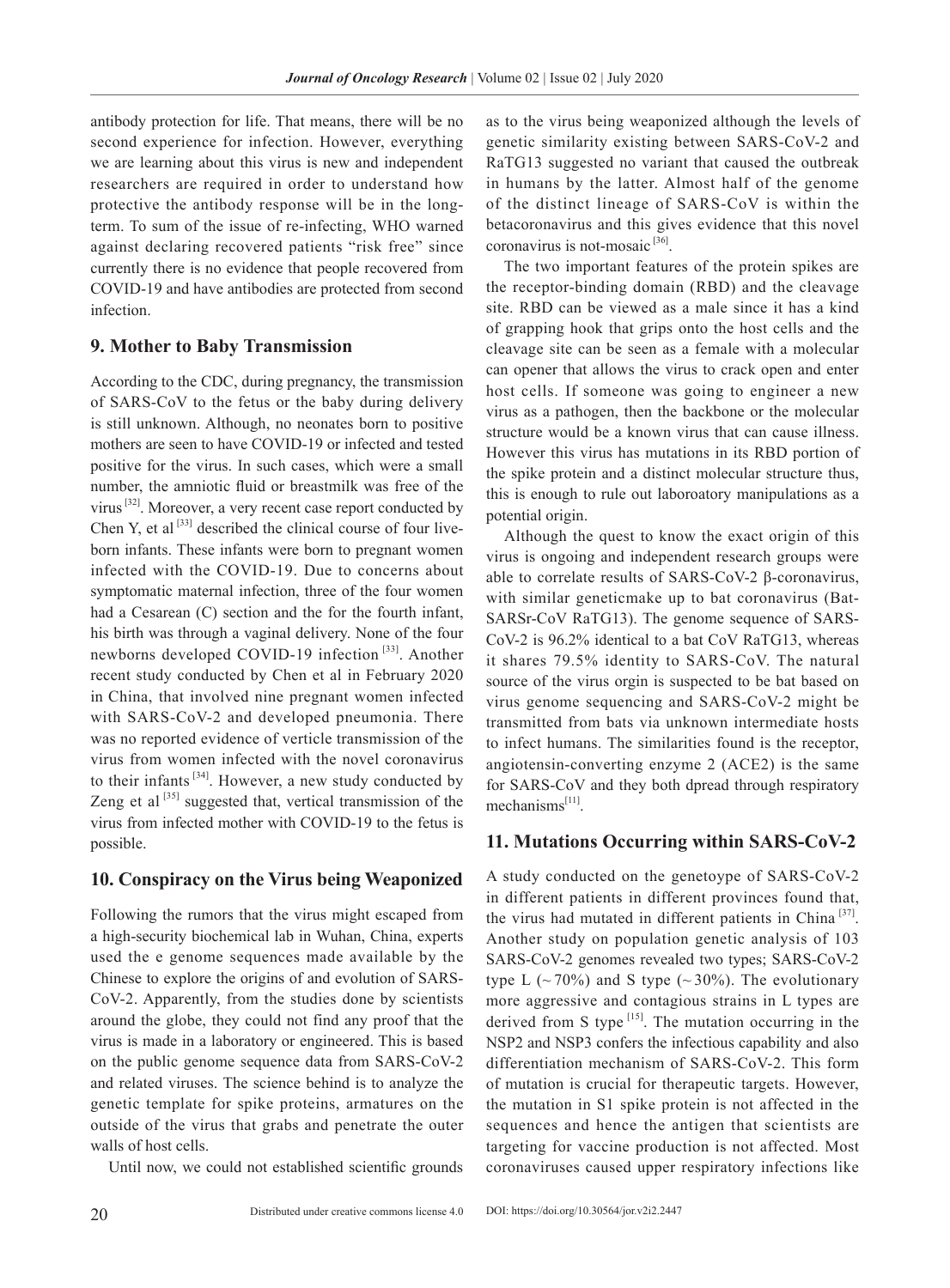common cold but of recent, fatal respiratory diseases and outbreak including the strain that causes COVID-19 has the potential to mutate. In fact, the early studies speculate that this virus is being caused by mutants from species spillover in Wuhan's wild animal market<sup>[38]</sup>. However, this begs for further studies that will bring in evidence based on experiments.

#### **12. Expectations to See COVID-19 in the Future**

With experience from SARS and MERS epidemics, the asymptomatic and pre-symptomatic transmission and the chances of gene viral mutations, if effective vaccines are not develop to win the battle, we are likely to face this outbreak again and perhaps in a different form or strain. Those receiving antiviral drugs should establish a complete elimination of the viral particles in the body. Failure for complete eradication will promote drug resistance that will lead to drawing back of therapeutic interventions back to the basics.

#### **13. Conclusion**

The global citizens must be reminded that in as much as we have suffered losses, pain and undending anxieties, one fundamental thing that should always be remembered is that, an outbreak of disease just like floods, storms and earthquakes as well are natural disasters. In essence, there should be no stigmamatization or discrimination. We need to come clean and plain at the right time for global scientific interventions. Both the medical institutions and the Governments should be honest and transparent so that we can win this war against the novel coronavirus by providing the right directions. WHO 2020 continues to advise on the importance of solidarity when it comes to fighting a common enemy and in containing any outbreaks, epidemics or pandemics, discilpine is key as to experts guidelines.

Everyone is affected either directly or indirectly even if you are not infected, the outbreak halted the global functions and everyone should strive to ensure that bad memories are never repeated. Esentially, we need to draw our resolution and work towards any similar enemy to the human race. It is a collective responsibility to fight against this virus in order to stop further spreading by providing the right information to the public. If we do not come together to fight to win the battle, we might not be lucky by be witnessing many countries with long-lasting sequela.

#### **Declarations**

Ethics approval and consent to participate

Not applicable Consent for publication Not applicable Availability of data and material Not applicable Competing interests The authors declare no competing interests. Funding The publication fee will be reimbursed by Central South University, China Authors' contributions All authors contributed equally Acknowledgments Not applicable

#### **References**

- [1] Lisa E. GralinskiandVineet D. Menachery. Return of the Coronavirus: 2019-nCoV. Viruses, 2020, 12: 135.
- [2] World Health Organization. WHO issues best practices for naming new human infectious diseases. Updated 2020. Accessed January 29, 2020: https://www.who.int/mediacentre/news/notes/2015/ naming-new-diseases/.
- [3] Lu R, Zhao X, Li J, Niu P, Yang B, Wu H .Genomic characterisation and epidemiology of 2019 novel coronavirus: implications for virus origins and receptor binding. Lancet, 2020, 395(10224): 565-574.
- [4] Beavogui, A. H., Delamou, A., Yansane. Clinical research during the Ebola virus disease outbreak in Guinea: Lessons learned and ways forward. Clinical Trials, 2016, 13(1): 73-8.
- [5] Martínez, M. J., Salim, A. M., Hurtado, J. C., Kilgore, P. E. Ebola Virus Infection: Overview and Update on Prevention and Treatment. Infect Dis Ther., 2015, 4(4): 365-90.
- [6] Stremlau, M. H., Andersen, K. G., Folarin, O. A. Discovery of Novel Rhabdoviruses in the Blood of Healthy Individuals from West Africa. PLoS Neglected Tropical Diseases, 2015, 9(3).
- [7] Kyei, N. N. A., Abilba, M. M. Imported Lassa fever: A report of 2 cases in Ghana. BMC Infectious Diseases, 2015, 15(1).
- [8] Zhou Peng, Yang Xing-Lou. A pneumonia outbreak associated with a new coronavirus of probable bat origin. Nature, 2020, 579(7798): 270-273
- [9] Liu Z, Xiao X, Wei X, Li J, Yang J, Tan H. Composition and divergence of coronavirus spike proteins and host ACE2 receptors predict potential intermediate hosts of SARS-CoV-2. J Med Virol., 2020. **DOI: 10.1002/jmv.25726**
- [10] Yin Y, Wunderink RG. MERS, SARS and other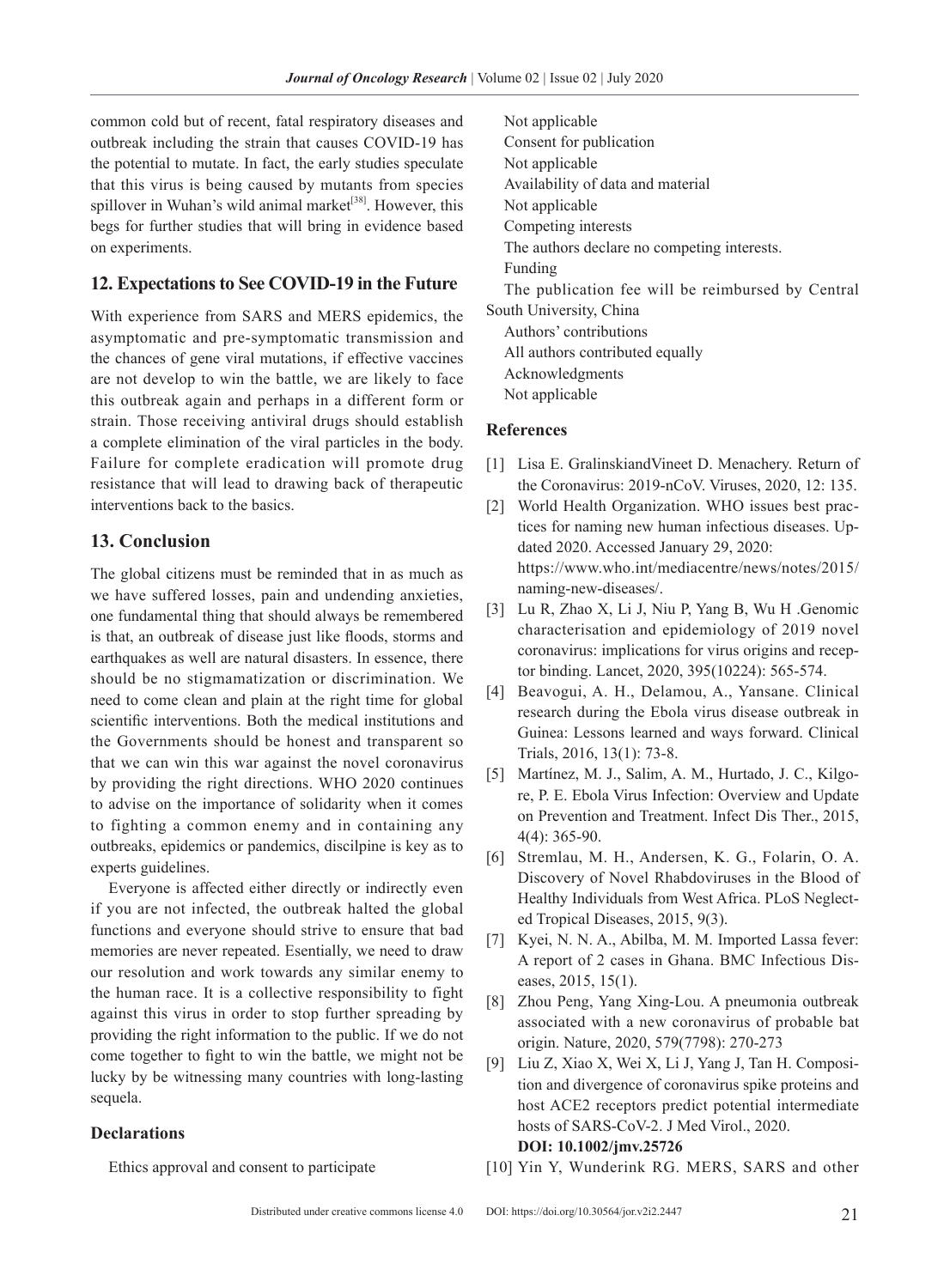coronaviruses as causes of pneumonia. Respirology, 2018, 23(2): 130-137.

- [11] Meo SA, Alhowikan AM. Novel coronavirus 2019 nCoV: prevalence, biological and clinical characteristics comparison with SARS-CoV and MERS-CoV. Eur Rev Med Pharmacol Sci., 2020, 24(4): 2012- 2019.
- [12] Jia HP, Look DC, Shi L, Hickey M, Pewe L, Netland J. ACE2 receptor expression and severe acute respiratory syndrome coronavirus infection depend on differentiation of human airway epithelia. J Virol., 2005, 79(23): 14614-21.
- [13] Wan Y, Shang J, Graham R, Baric RS, Li F. Receptor recognition by novel coronavirus from Wuhan: an analysis based on decade-long structural studies of SARS. J Virol., 2020.

#### **DOI: 10.1128/JVI.00127-20**

- [14] Hofmann, H., Hattermann, K., Marzi, A., Gramberg, T., Geier, M., Krumbiegel, M., Kuate, S., Uberla, K., Niedrig, M., Pohlmann, S. S protein of severe acute respiratory syndrome‐associated coronavirus mediates entry into hepatoma cell lines and is targeted by neutralizing antibodies in infected patients. J. Virol., 2004, 78: 6134-6142. (In English).
- [15] Simmons, G., Reeves, J.D., Rennekamp, A.J., Amberg, S.M., Piefer, A.J., Bates, P. Characterization of severe acute respiratory syndrome‐associated coronavirus (SARS‐CoV) spike glycoprotein‐mediated viral entry. Proc. Natl. Acad. Sci., USA, 2004, 101: 4240-4245. (In English).
- [16] He, Y., Li, J., Du, L., Yan, X., Hu, G., Zhou, Y., Jiang, S. Identification and characterization of novel neutralizing epitopes in the receptor‐binding domain of SARS‐CoV spike protein: Revealing the critical antigenic determinants in inactivated SARS‐CoV vaccine. Vaccine, 2006, 24: 5498-5508. (In English).
- [17] Fehr AR, Perlman S. Coronaviruses: an overview of the irreplication and pathogenesis. Methods MolBiol., 2015, 1282: 1-23.
- [18] Fung TS, Liu DX. Coronavirus infection, ER stress, apoptosis and innate immunity. Front Microbiol., 2014, 5: 296.
- [19] Wu Z, McGoogan JM. Characteristics of and Important Lessons From the Coronavirus Disease 2019 (COVID-19) Outbreak in China: Summary of a Report of 72 314 Cases From the Chinese Center for Disease Control and Prevention. JAMA, 2020, 323(13): 1239-1242.
- [20] Tonnesen P, Marott JL, Nordestgaard B, Bojesen SE, Lange P. Secular trends in smoking in relation to prevalent and incident smoking-related disease: A prospective population-based study. TobInduc Dis.,

2019, 17.

- [21] Park JE, Jung S, Kim A. MERS transmission and risk factors: a systematic review. BMC Public Health, 2018, 18(1): 574.
- [22] Arcavi L, Benowitz NL. Cigarette smoking and infection. Arch Intern Med., 2004, 164(20): 2206-2216.
- [23] Wang G, Jiang R, Gao Z, Jin Q, Wang J, Cao B. Clinical features of patients infected with 2019 novel coronavirus in Wuhan, China. The Lancet, 2020.
- [24] Dong Y, Mo X, Hu Y, Xi Mo, Yabin Hu, Xin Qi, Fan Jian. Epidemiological characteristics of 2143 pediatric patients with 2019 coronavirus disease in China. Pediatrics. 2020, e20200702.
- [25] Zhang W, Du RH, Li B, Zheng XS, Yang XL, Hu B. Molecular and serological investigation of 2019 nCoV infected patients: implication of multiple shedding routes. Emerg Microbes Infect, 2020, 9(1): 386- 389.
- [26] Al-Tawfiq JA, Kattan RF, Memish ZA. Middle East respiratory syndrome coronavirus disease is rare in children: an update from Saudi Arabia. World JClin Pediatr, 2016, 5: 391-96.
- [27] Denison MR. Severe acute respiratory syndrome coronavirus pathogenesis, disease and vaccines: an update. Pediatr Infect Dis J, 2004, 23: S207-14.
- [28] Hong L, Luo Y. Respiratory viral infections in infants: causes, clinical symptoms, virology, and immunology. Clin Microbiol Rev., 2010, 23: 74-98.
- [29] Mahmoudjafari Z, Alexander M, Roddy J, Shaw R, Shigle TL, Timlin C, Culos K. American Society for Transplantation and Cellular Therapy Pharmacy Special Interest Group Position Statement on Pharmacy Practice Management and Clinical Management for COVID-19 in Hematopoietic Cell Transplantation and Cellular Therapy Patients in the United States. Biol Blood Marrow Transplant, 2020, pii: S1083- 8791(20)30214-7. [Epub ahead of print] Review.
- [30] Zhao J, Yuan Q, Wang H. Antibody responses to SARS-CoV-2 in patients of novel coronavirus disease 2019. Clin Infect Dis., 2020. pii: ciaa344.
- [31] Fu Y, Cheng Y, Wu Y. Understanding SARS-CoV-2-Mediated Inflammatory Responses: From Mechanisms to Potential Therapeutic Tools. Virol Sin., 2020. **DOI: 10.1007/s12250-020-00207-4 [Epub ahead of**

# **print]**

- [32] CDC 2019. Information about Coronavirus Disease 2019, Pregnancy & Breastfeeding. https://www.cdc.gov/coronavirus/2019-ncov/ need-extra-precautions/pregnancy-breastfeeding. html
- [33] Chen Y, Peng H, Wang L, Zhao Y, Zeng L, Gao H,